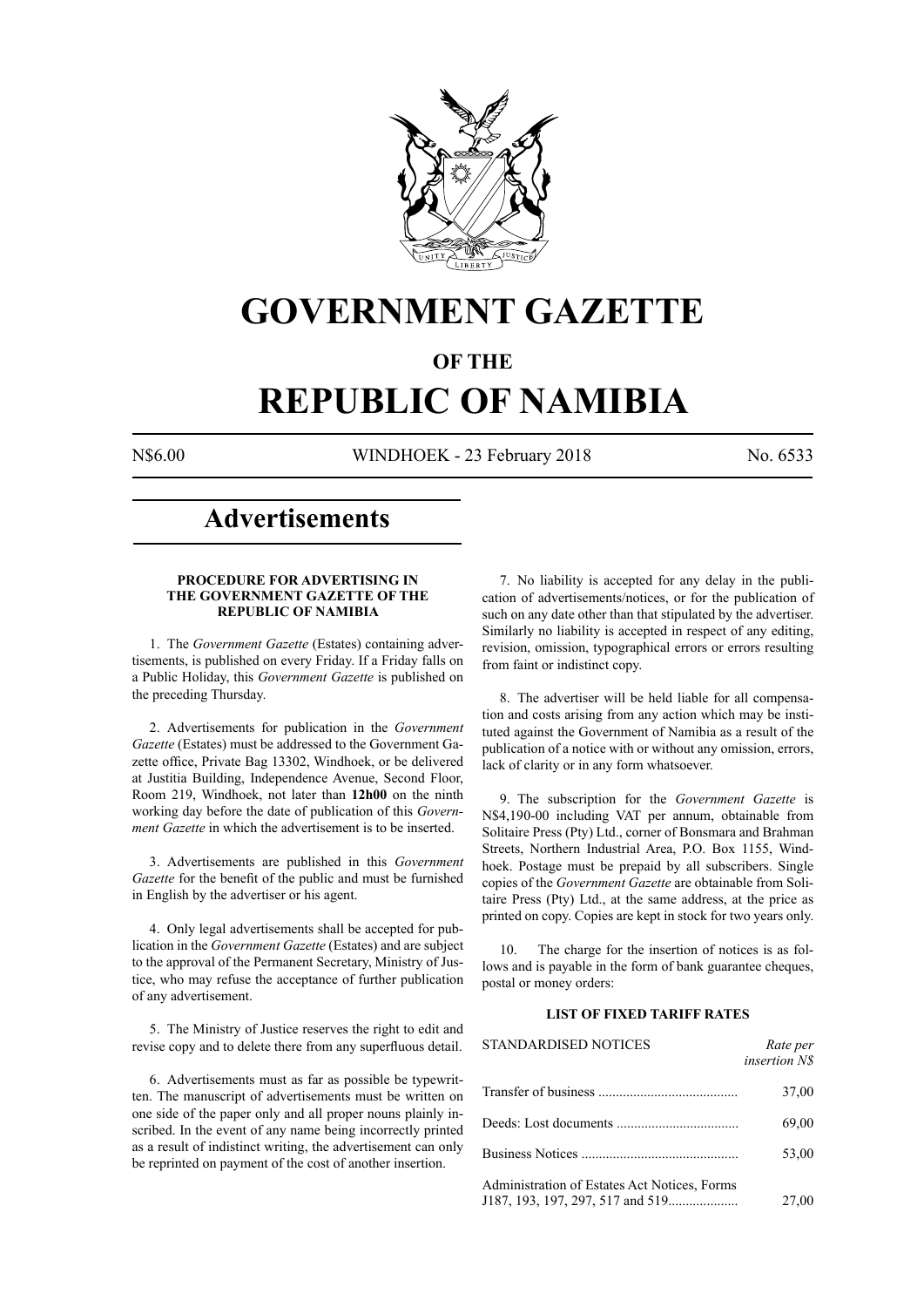| Insolvency Act and Companies Act Notices:                                                                                                                                                               | 48,00  |
|---------------------------------------------------------------------------------------------------------------------------------------------------------------------------------------------------------|--------|
| N.B. Forms 2 and 6 additional statements according<br>to word count table, added to the basic tariff.                                                                                                   | 333,00 |
| Naturalisation notices (including a reprint for the                                                                                                                                                     | 27,00  |
| Unclaimed moneys - only in the Government<br>Gazette, closing date 15 January (per entry of                                                                                                             | 13,00  |
|                                                                                                                                                                                                         | 53,00  |
|                                                                                                                                                                                                         | 27,00  |
| NON-STANDARDISED NOTICES                                                                                                                                                                                |        |
| Company notices:                                                                                                                                                                                        |        |
| Short notices: Meetings, resolutions, offers of<br>compromise, conversions of companies, voluntary<br>windings-up, etc.: closing of members' registers<br>for transfer and/or declarations of dividends | 120,00 |
| Declaration of dividends with profit statements,                                                                                                                                                        | 267,00 |
| Long notices: Transfers, changes in respect of<br>shares or capital, redemptions, resolutions,                                                                                                          | 373,00 |
|                                                                                                                                                                                                         | 120,50 |

#### **FORM J 187**

#### **LIQUIDATION AND DISTRIBUTION ACCOUNTS IN DECEASED ESTATES LYING FOR INSPECTION**

In terms of section 35(5) of Act 66 of 1965, notice is hereby given that copies of the liquidation and distribution accounts (first and final, unless otherwise stated) in the estates specified below will be open for the inspection of all persons interested therein for a period of 21 days (or shorter or longer if specially stated) from the date specified or from the date of publication hereof, whichever may be the later, and at the offices of the Master and Magistrate as stated.

Should no objection thereto be lodged with the Master concerned during the specified period, the executor will proceed to make payments in accordance with the accounts.

1814/2017 VON TEICHMAN UND LOGISCHEN Arved, Windhoek, 19 February 1929, 29021900149, Swakopmund, 3 October 2017. F.M. Oehl Trust cc, P.O. Box 90290, Windhoek, Namibia.

1704/2017 KLOPPERS Rodger Aubert, Windhoek, 7 October 1961, 61100700072, Windhoek, 14 October 2017. Jacolene Nerina Kloppers, 3 November 1960, 601110300254. F.M. Oehl Trust cc, P.O. Box 90290, Windhoek, Namibia.

1283/2017 WITTSACK Knut Frederick, Windhoek, 27 July 1944, 44072700436, Windhoek, 26 July 2017. F.M. Oehl Trust cc, P.O. Box 90290, Windhoek, Namibia.

1058/2017 MULLER Magdalene Christina, 54022- 30100170, Oude Rust Old Age Home, Windhoek. Windhoek. J.H. Muller, P.O. Box 6525, Windhoek.

| Liquidators' and other appointees' notices                    | 80,00                     |
|---------------------------------------------------------------|---------------------------|
| Gambling house licences/Liquor licences                       | 120,00                    |
| SALES IN EXECUTION AND OTHER PUBLIC SALES:                    |                           |
|                                                               | 207,00                    |
| Public auctions, sales, tenders and welfare<br>organisations: | 69,00<br>171,00<br>253,00 |
| ORDERS OF THE COURT                                           |                           |
| .                                                             |                           |

| Provisional and final liquidations or                  |        |
|--------------------------------------------------------|--------|
|                                                        | 157,00 |
| Reduction of change in capital mergers, offers         |        |
|                                                        | 373,00 |
| Judicial managements, <i>curator bonis</i> and similar |        |
|                                                        | 373,00 |
|                                                        | 48.00  |
| Supersession and discharge of petitions (J.158)        | 40,00  |
|                                                        |        |

11. The charge for the insertion of advertisements other than the notices mentioned in paragraph 10 is at the rate of N\$13,00 per cm double column. (Fractions of a cm must be calculated as a cm).

12. No advertisements shall be inserted unless the charge is prepaid. Cheques, drafts, postal or money orders must be made payable to the Ministry of Justice, Private Bag 13302, Windhoek.

45/2017 SHETUNYENGA Likius, 65070500619, Erf 6719, Ongwediva Extension No. 16. Oranjemund. Windhoek. FNB Trust Services Namibia (Pty) Ltd, P.O. Box 448, Windhoek, Namibia.

1927/2017 MBANGULA Maria, 56071300185, Okahandja. Okahandja. Windhoek. FNB Trust Services Namibia (Pty) Ltd, P.O. Box 448, Windhoek, Namibia.

1343/20117 VERLINDEND Alex Lucien, 14 Jakaranda Street, Windhoek. Windhoek. ENSafrica, Namibia (incorporated as LorentzAngula Inc.).

1148/2017 LOMBAARD Andries Frederik, 22092- 85010083, Klapmuts, South Africa. Windhoek. Claassen & Visser Estate Practitioners cc, P.O. Box 24621, Windhoek, Namibia.

562/2010 SCHIMMING Charlotte, 19 October 1917, 19171019, Erf 4734, Rand Street, Khomasdal, Windhoek, Khomas Region, Namibia, 17 December 1974. Otto Ferdinand Schimming, 19 November 1908, 0811190800065. Ueitele & Hans Legal Practitioners, No. 28 Beethoven & Wagner Street, Windhoek-West, Windhoek, Namibia.

888/2016 SHEETEKELA Theodor Ndalima, 4 August 1962, Omusati. Outapi. Windhoek. Tipara Estates, Office No. 403, 4th Floor, Maerua Mall, P.O. Box 25869, Windhoek.

1789/2012 PRETORIUS Ernest, 49051700032, Erf 645, Kronlein, Keetmanshoop. Maria Sofia Pretorius, 491128000139. Kwala and Company Incorporated, cnr Pettenkoffer & Fouche Streets, Windhoek-West, P.O. Box 24350, Windhoek.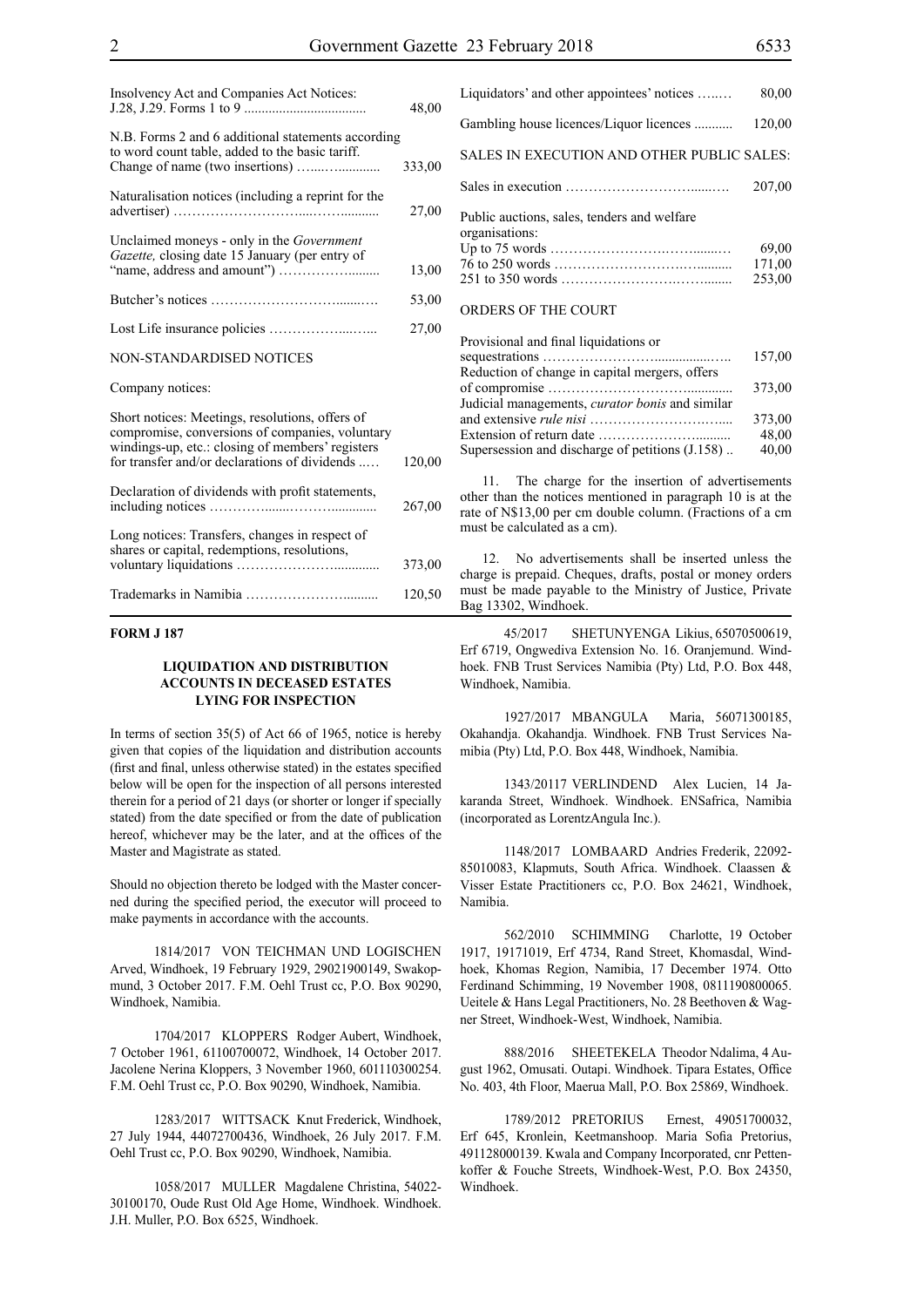82/2017 STRYDOM Clifford, 59052310025, Swakopmund, Erf 139, An der Welle 4, Ludwig Koch Street, Swakopmund, P.O. Box 357, Walvis Bay, Namibia. Philip Swanepoel Legal Practitioners, Eros Airport, Aviation Road, P.O. Box 80676, Olympia, Windhoek.

27/2012 WIESE Alida Maryna, 60051400650, Swakopmund. Swakopmund. Windhoek. Executrust (Pty) Ltd, P.O. Box 32098, Windhoek.

525/2017 PETER Sylvia Carmen, 64091900860, Section No. 27, Adlerhof, Pelican Street, Hochlandpark, Windhoek. Pointbreak Trust and Estates (Pty) Ltd, P.O. Box 156, Windhoek.

484/2017 DIPPENAAR Martha Catharina Jacoba, 49061400260, Otjiwarongo, 23 February 2017. Amended. Windhoek. Otjiwarongo. Standard Executors & Trustees, P.O. Box 2164, Windhoek, Namibia.

1522/2017 BURGER Maryna Ellizabeth, 431201- 00129, Outjo, 28 August 2017. Windhoek. Outjo. Standard Executors & Trustees, P.O. Box 2164, Windhoek, Namibia.

1118/2017 RIEDEL Uwe Bertholdt, 53032500354, Erf 300, Markotter Street No. 14, Otjiwarongo, 7 June 2017. Windhoek. Otjiwarongo. Standard Executors & Trustees, P.O. Box 2164, Windhoek, Namibia.

 $\frac{1}{2}$ 

#### **FORM J 193**

#### **NOTICE TO CREDITORS IN DECEASED ESTATES**

All persons having claims against the estates mentioned below are hereby called upon to lodge their claims with the executors concerned, within 30 days (or otherwise as indicated) calculated from the date of publication hereof. The information is given in the following order: Estate number, surname and Christian names, date of birth, identity number, last address, date of death; surviving spouse's names, surname, date of birth and identity number; name and address of executor or authorised agent, period allowed for lodgement of claims if other than 30 days.

934/2016 REYNECKE Johanna Jacoba, Windhoek, 9 April 1924, 24040900030, Okahandja, 23 June 2015. Martha S.L. Dobberstein, P.O. Box 5924, Ausspannplatz, Windhoek, Namibia.

2028/2017 VAN DER BIJL Felicitas Philomena Beatrix, Windhoek, 3 April 1923, 23040300091, Antonius Residence, Swakopmund, 6 December 2017. Pointbreak Trust and Estates (Pty) Ltd, P.O. Box 156, Windhoek.

538/2017 HOFFMANN Benedictus, Windhoek, 18 January 1960, 60011800569, Erf 753, Ross Street, Kronlein, Keetmanshoop, 21 February 2014. Metzali Sarah Tsenae Hoffmann, 24 February 1970, 70022400427. Lentin, Botma & Van den Heever, P.O. Box 38, Keetmanshoop, Namibia.

184/2018 GORASEB Johannes, Windhoek, 8 December 1965, 65120800300, Otjiwarongo, 31 January 2018. Esmerelda Clarisa Gorases, 91040600603. K&M Trust Services, p.o. Box 9179, Eros, Windhoek, Namibia.

1834/2017 ROSSOUW Gerhardus Jacobus, Windhoek, 16 August 1950, 5008165194083, Pretoria, RSA, 16 December 2015. K&M Trust Services, p.o. Box 9179, Eros, Windhoek, Namibia.

2027/2017 SCHULZ Wolfgang Herbert Gerhard, Windhoek, 22 June 1951, 51062210034, Jung-Stilling-Allee 11, D57271, Hitschenbach, Germany, 30 September 2017. Kinghorn Associates, P.O. Box 1455, Swakopmund.

397/2017 TJITUKA Sofia, 1 November 1958, 58110100155, Erf 9114, Mungunda Street, Katutura, Windhoek, Khomas Region, Namibia, 13 December 2016. Mbakumua Mukungu, 24 June 1966, 66062400164. Ueitele & Hans Legal Practitioners, No. 28 Beethoven & Wagner Street, Windhoek-West, Windhoek, Namibia.

1341/2009 VAN WYK Tobias Gert, 21 July 1915, 1507210200083, Farm Naris No. 375, Rehoboth district, Hardap Region, Namibia, 22 March 1991. Ueitele & Hans Legal Practitioners, No. 28 Beethoven & Wagner Street, Windhoek-West, Windhoek, Namibia.

113/2018 DU PLESSIS Francois Jacobus, Windhoek, 18 May 1926, 26051800050, No. 2A, Eros Manor, Windhoek, Namibia, 23 December 2017. Advance Wealth Management (Pty) Ltd, P.O. Box 86568, Eros, Windhoek.

2000/2017 MARITZ Johannes Abraham, Windhoek, 11 June 1935, 35061100107, Farm Sandkraal No. 595, Gobabis, 25 November 2017. Dr. Weder, Kauta & Hoveka Inc., 3rd Floor, WKH House, Jan Jonker Road, Ausspannplatz, P.O. Box 864, Windhoek, Namibia.

989/2017 KASINBINGUE Mariana, Windhoek, 12 July 1942, 42071200225, Erf No. 97, Westerkim, Karasburg, 31 August 2011. Dr. Weder, Kauta & Hoveka Inc., 3rd Floor, WKH House, Jan Jonker Road, Ausspannplatz, P.O. Box 864, Windhoek, Namibia.

1289/2017 BEUKES Louisa, Windhoek, 4 November 1926, Farm Gaugab 345, Rehoboth, 11 May 1970. Dr. Weder, Kauta & Hoveka Inc., 3rd Floor, WKH House, Jan Jonker Road, Ausspannplatz, P.O. Box 864, Windhoek, Namibia.

1802/2017 SWARTZ Nicolaas Tony Swartz, 2 October 2017, 72110110236, 59 Maansteen Street, Khomasdal, windhoek, 2 October 2017. Maria Magdalena Steenkamp, 65072800261. Standard Executors & Trustees, P.O. Box 2164, Windhoek, Namibia.

 $\frac{1}{2}$ 

#### **FORM J28**

#### **ESTATES OR COMPANIES SEQUESTRATED OR WOUND UP PROVISIONALLY**

Persuant to section 17(4) of the Insolvency Act 1936, section 356(1) of the Companies Act 1973 (read with section 66(1) of the Close Corporation Act No. 26 of 1988), notice is hereby given by the Master of the High Court, Namibia, that estates or companies/close corporations mentioned below have been sequestrated or wound up provisionally by order of the said Court.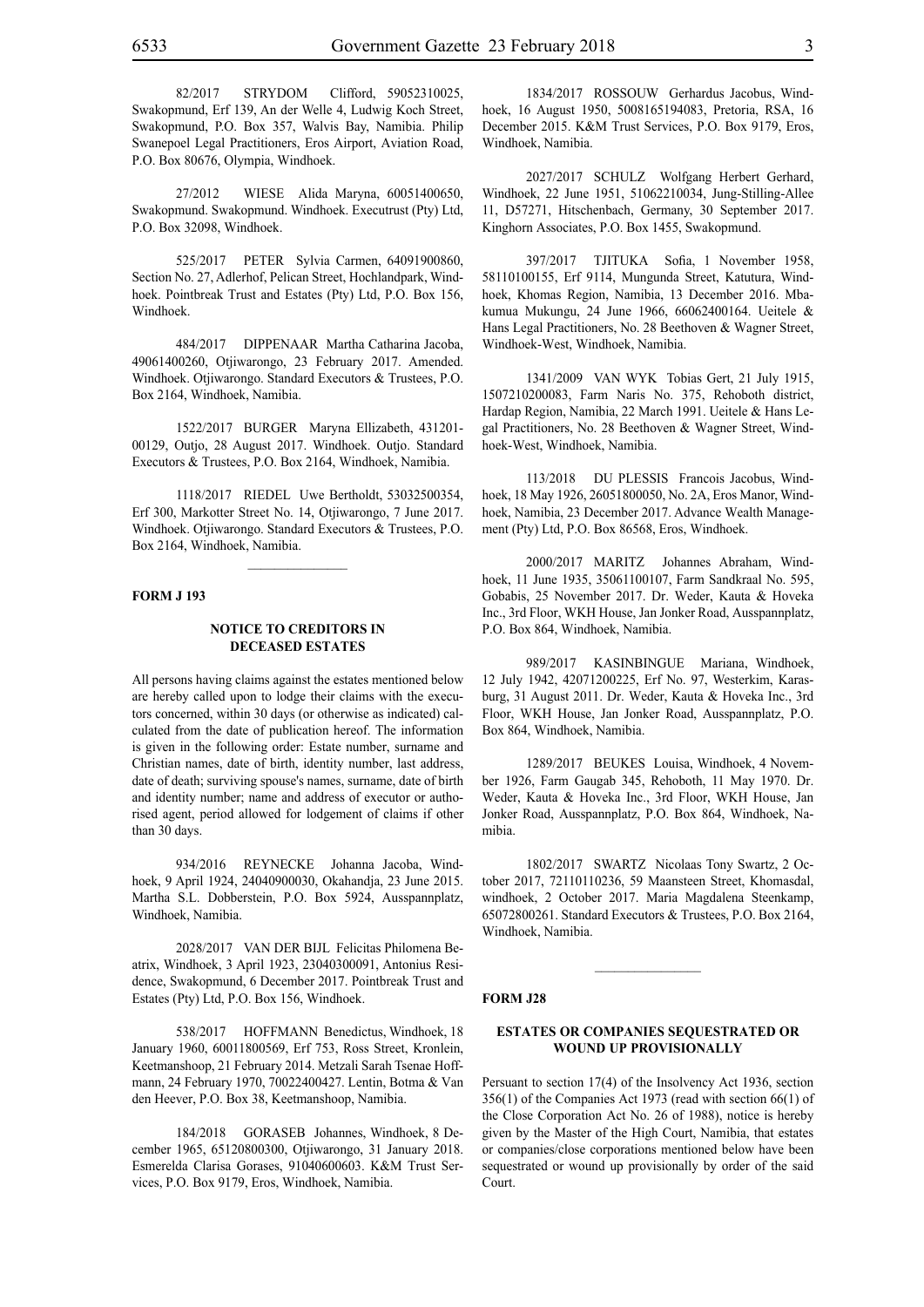W19/17 **Small and Medium Enterprises (SME) Bank Limited.** Date upon which order made: 29 November 2017. Upon the application of: Bank of Namibia.

 $\frac{1}{2}$ 

#### **FORM J29**

### **FIRST MEETING OF CREDITORS, CONTRIBUTORIES MEMBERS OF DEBENTURE HOLDERS OF SEQUESTRATED ESTATES, COMPANIES BEING WOUND UP OR PLACED UNDER JUDICIAL MANAGEMENT**

The estates and companies mentioned below having been placed under sequestration, being wound up or having been placed under provisional judicial management by order of the High Court of Namibia, the Master of the High Court hereby gives notice pursuant to section 17(4) and 40(1) of the Insolvency Act, 1973, and sections 361(1), 370(1) and 435 of the Companies Act, 2004, that a first meeting of creditors, contributories, members or debenture holders of the said estates or companies will be held on the dates and at the times and places mentioned below, for proof of claims against the estates or companies, the election of trustees, liquidators or judicial managers or provisional judicial managers or for the purposes referred to in section 370 or 437 of Act No. 28 of 2004, as the case may be.

Meetings in a district in which there is a Master's office, will be held before the Master, elsewhere they will be held before the Magistrate:

W29/17 **Johannes Petrus Botha.** Date upon which order was made: 6 October 2017. Date, time and place of meeting: 7 March 2018, 10h00, at the Master of the High Court, 4th Floor, Frans Indongo Building, Windhoek.

#### **FORM 1**

# **APPOINTMENT OF TRUSTEES AND LIQUIDATORS AND PROOF OF CLAIMS IN SEQUESTRATED ESTATES OR COMPANIES BEING WOUND UP**

Pursuant to subsection (3) of section fifty-six, section seventyseven and subsection (3) of section forty of the Insolvency Act, 1936, section 339, 366, 375 (5)(b) and 402 of the Companies Act, 1973, notice is hereby given that the persons mentioned below have been appointed trustee or liquidators, as the case may be, and that persons indebted to the estate or companies are required to pay their debts to them forthwith unless otherwise indicated.

Meetings of creditors of the said estate or companies will be held on the dates and the times and places mentioned below, for proof of claims against the estates or companies, for the purpose of receiving the trustees' or liquidators' reports as to the affairs and conditions of the estates or companies and for giving the trustees or liquidators directions concerning the sale of recovery or any matter relating to the administration thereof.

W03/17 **Insolvent Estate: Paul and Magrieta Farmer**. I.R. McLaren, Bruni & McLaren, P.O. Box 11267, Klein Windhoek. 7 March 2018 at 10h00 before the Master of the High Court, Windhoek. Second general meeting

 $\frac{1}{2}$ 

#### **FORM 5**

### **PAYMENT OF DIVIDENDS AND COLLECTION OF CONTRIBUTIONS IN SEQUESTRATED ESTATES OR COMPANIES BEING WOUND UP**

The liquidation accounts and plans of distribution or contribution in the sequestrated estates or companies being wound up mentioned below having been confirmed on dates mentioned therein, notice is hereby given, pursuant to sub-section (1) of section one hundred and thirteen of the Insolvency Act, 1936, and section 409(2) of the Companies Act, 1973, that dividends are in the course of payment or contributions are in the course of collection in the said estates or companies as set forth below, and that every creditor liable to contribution is required to pay the trustee the amount for which he/she is liable at the address mentioned below.

The particulars are given in the following order: Number of estate or company; name and description of estate or company; date when account confirmed; whether a dividend is being paid or contribution collected or both; name and address of Trustee or Liquidator.

W13/17 **Logiman Consulting Namibia cc** (In Liquidation). 30 January 2018. No Dividends paid to Concurrent Creditors. First and Final Liquidation and Distribution Account. D.J. Bruni, Liquidator, Bruni & McLaren, P.O. Box 11267, Klein Windhoek.

W24/17 **Elandshoring Game (Pty) Ltd** (In Liquidation). 30 January 2018. No Dividends paid to Concurrent Creditors. First and Final Liquidation and Distribution Account. D.J. Bruni, Liquidator, Bruni & McLaren, P.O. Box 11267, Klein Windhoek.

W18/16 **Namibia Steel Traders cc** (In Liquidation). 30 January 2018. No Dividends paid to Concurrent Creditors. First and Final Liquidation and Distribution Account. I.R. McLaren, Liquidator, Bruni & McLaren, P.O. Box 11267, Klein Windhoek.

# **IN THE HIGH COURT OF NAMIBIA MAIN DIVISION WINDHOEK**

 $\frac{1}{2}$ 

**HC-MD-CIV-ACT-CON-2016/03843**

In the matter between:

# **BANK WINDHOEK LIMITED** Plaintiff

and

**GAWAIN GIOVANNI** 

**DAVID GAWASEB** Defendant

#### **NOTICE OF SALE IN EXECUTION**

In execution of a Judgement of the above Honourable Court in the above action, a sale without reserve will be held by the Deputy Sheriff, **Mariental**, at Erf 192 (a Portion of Erf 49), Rooiduin, Aranos, on **23 February 2018**, at **10h00**, of the undermentioned property:

CERTAIN: Erf 192 (a Portion of Erf No. 49), Rooiduin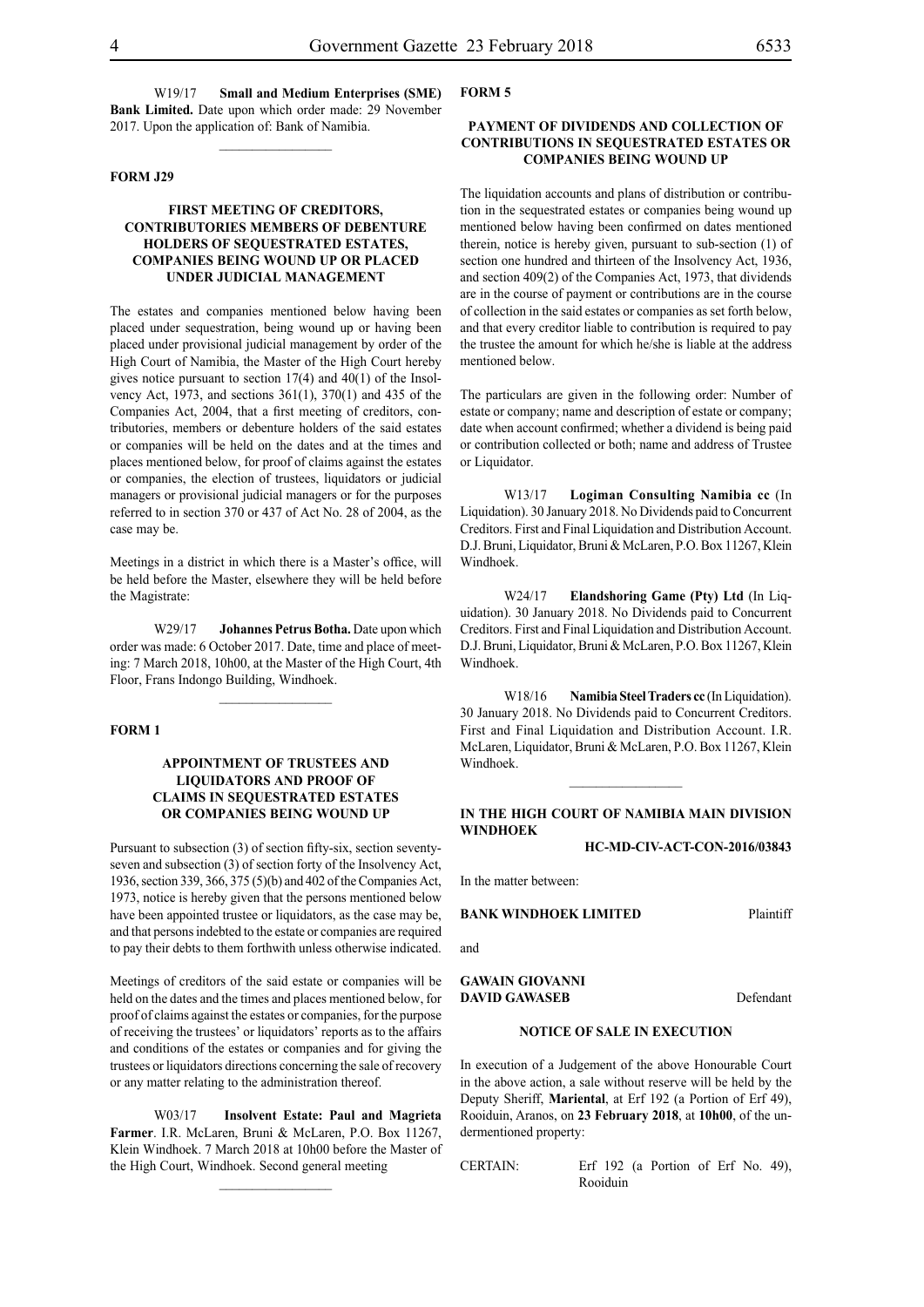| SITUATE:          | In the village of Aranos<br>(Registration Division "R")<br>Hardap Region)              |  |
|-------------------|----------------------------------------------------------------------------------------|--|
| <b>MEASURING:</b> | 351 square metres                                                                      |  |
|                   | IMPROVEMENTS: Shop with display area, kitchen, teller<br>point and covered front stoep |  |

TERMS 10% of the purchase price and the auctioneers' commission must be paid on the date of the sale. The further terms and conditions of the sale will be read prior to the auction and lie for inspection at the office of the Deputy Sheriff, Mariental and at the offices of the execution creditor's attorneys.

DATED at WINDHOEK this 31st day of JANUARY 2018.

DR WEDER KAUTA & HOVEKA INC Legal Practitioner for Plaintiff WHK HOUSE Jan Jonker Road **WINDHOFK** 

# **IN THE HIGH COURT OF NAMIBIA MAIN LOCAL DI-VISION, WINDHOEK**

 $\frac{1}{2}$ 

**Case NO. I 3823/2013**

In the matter between:

#### **STANDARD BANK NAMIBIA LIMITED** Plaintiff

and

#### LEONARD GAOSEB Defendant

#### **NOTICE OF SALE IN EXECUTION**

In EXECUTION of a Judgment of the High Court of Namibia, given on **28 July 2017**, a Judicial Sale by PUBLIC AUCTION will be held of and at the undermentioned immovable property on **8 MARCH 2018** at **09h30** at Erf 93, Frans Hoesemab Street, Katutura of a:

| CLIMIN.         | 111 130 <i>75</i> , <b>Rutura</b> ,                                               |
|-----------------|-----------------------------------------------------------------------------------|
| SITUATE:        | In the Municipality of Windhoek,<br>(Registration Division "K")<br>Khomas Region; |
| MEASURING:      | 263 (two six three) square metres                                                 |
| HELD BY:        | Deed of Transfer No. T600/2010;                                                   |
| <b>SUBJECT:</b> | To all the terms and conditions con-<br>tained therein                            |

 $CFDTAIN:$  Erf No. 03, Katutura;

The following improvements are on the property (although nothing in this respect is guaranteed):

1 x Lounge, 1 x Kitchen, 1 x Bathroom, 7 x Bedrooms

The property will be sold by the Deputy Sheriff to the highest bidder subject to the conditions of sale.

The conditions of sale to be read out by the Deputy Sheriff, Windhoek, at the time of the sale and which conditions may be

inspected prior to the sale at the offices of the Deputy Sheriff Windhoek, and at the offices of ENSafrica Namibia (incorporated as Lorentz Angula Inc.), Ground Floor, Unit 4, Ausspann Plaza, Dr. Agostinho Neto Road, Windhoek.

Dated at WINDHOEK on this 19th of JANUARY 2018.

Legal Practitioner for Plaintiff ENSafrica Namibia (incorporated as LorentzAngula Inc.) Ground Floor, Unit 4, Ausspann Plaza Dr. Agostinho Neto Street WINDHOEK

#### **IN THE HIGH COURT OF NAMIBIA CASE No. HC-MD-CIV-ACT-CON-2017/01531**

 $\overline{\phantom{a}}$  ,  $\overline{\phantom{a}}$  ,  $\overline{\phantom{a}}$  ,  $\overline{\phantom{a}}$  ,  $\overline{\phantom{a}}$  ,  $\overline{\phantom{a}}$  ,  $\overline{\phantom{a}}$  ,  $\overline{\phantom{a}}$  ,  $\overline{\phantom{a}}$  ,  $\overline{\phantom{a}}$  ,  $\overline{\phantom{a}}$  ,  $\overline{\phantom{a}}$  ,  $\overline{\phantom{a}}$  ,  $\overline{\phantom{a}}$  ,  $\overline{\phantom{a}}$  ,  $\overline{\phantom{a}}$ 

In the matter between:

**FIRST NATIONAL BANK OF NAMIBIA LTD** Plaintiff

and

**REMOND COETZEE** Second Defendant **VANESSA COETZEE** Third Defendant

#### **NOTICE OF SALE IN EXECUTION OF IMMOVABLE PROPERTY**

Pursuant to a Judgment of the above Honourable Court granted on **7 SEPTEMBER 2017**, the following immovable property will be sold without reserve and voetstoots by the Deputy Sheriff of the District of **TSUMEB** on **14 MARCH 2018** at **10h00** at PORTION 22 OF THE FARM HELAO NAFIDI TOWN & TOWNLANDS MAIN ROAD, OSHIKANGO.

| CERTAIN:        | Portion 22 of the Farm Helao Nafidi<br>Town and Townlands No. 997              |
|-----------------|--------------------------------------------------------------------------------|
| <b>SITUATE:</b> | In the Town of Helao Nafidi<br>(Registration Division "A")<br>Ohangwena Region |
| MEASURING:      | 3 647 (three six four seven) square me-<br>tres                                |

CONSISTING OF: l x Double Storey Showroom with Offices, l x Strong room, l x Boardroom, lx Safe, l x Kitchen, 2 x WC's on the ground floor.

> The first floor consists of a l x Showroom, lx Accommodation and Ablution facilities. A double volume Warehouse with a Wash bay, 2x Rooms with Ablution facilities and a Loading Zone also forms part of the improvements.

Showroom 600m<sup>2</sup>

Double Volume Warehouse 5843m2 Other improvements: Brick Boundary Walls, Palisade fencing with Electric fencing - 265m2 , Water feature & Driveway & Water tanks, Air conditioning units, steel staircases, Alarm, Wash bay & Paving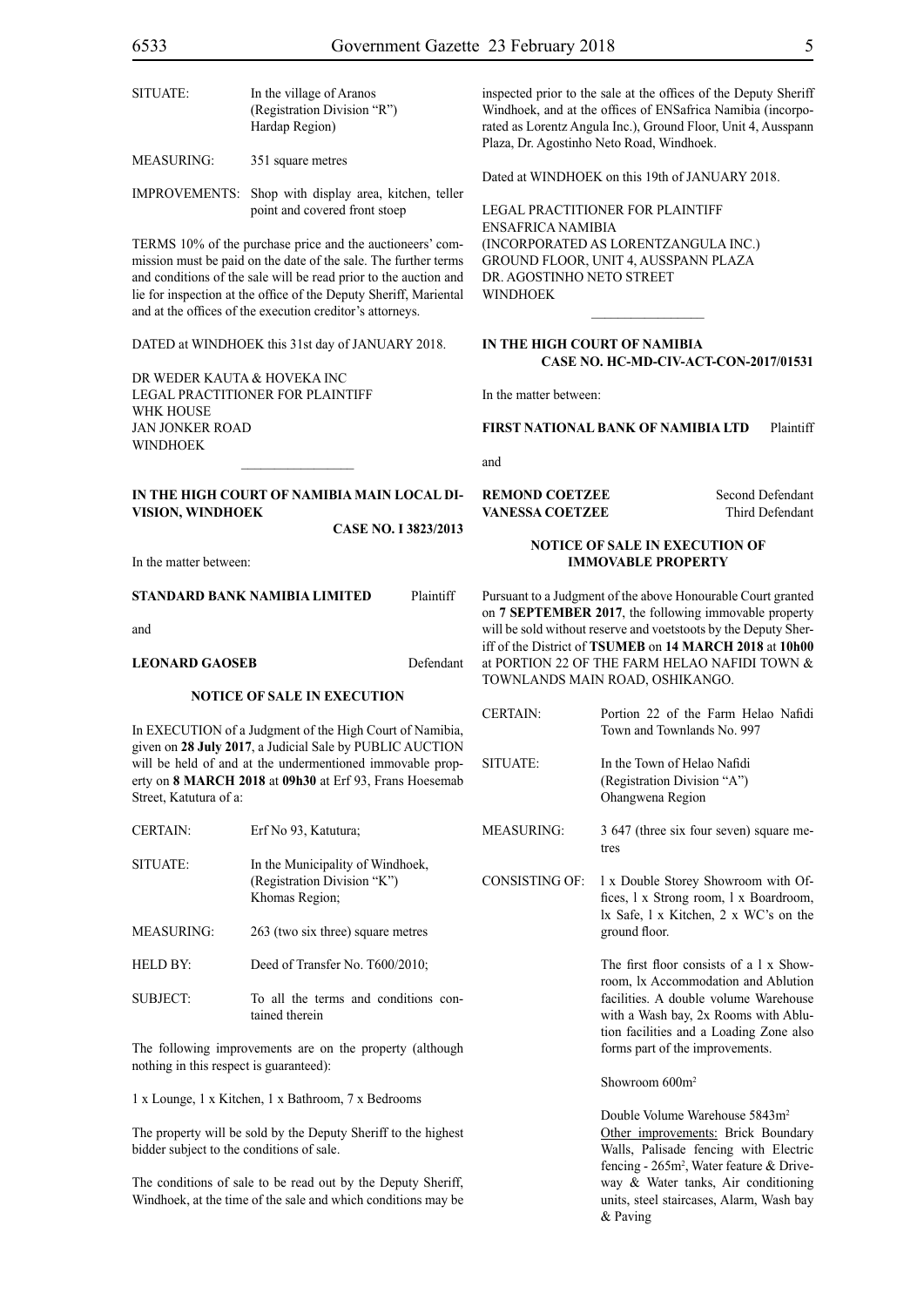The "Conditions of Sale-in-Execution" will lie for inspection **at the office of the Deputy Sheriff at WINDHOEK and at the Head Office of Plaintiff at WINDHOEK and Plaintiffs Attorneys, Fisher, Quarmby & Pfeifer, at the undermentioned address.**

**Dated at WINDHOEK this 22ND day of JANUARY 2018.**

**FISHER, QUARMBY & PFEIFER LEGAL PRACTITIONER FOR Plaintiff c/o Robert Mugabe & Thorer Streets entrance on Burg Street P O Box 37 WINDHOEK**

**IN THE HIGH COURT OF NAMIBIA CASE NO: I 1902/2012**

**In the matter between:**

**FIRST NATIONAL BANK OF NAMIBIA LTD Plaintiff**

**and**

#### **MANUEL KURAUMENE TJIUMA Defendant**

#### **NOTICE OF SALE IN EXECUTION OF IMMOVABLE PROPERTY**

**Pursuant to a Judgment of the above Honourable Court granted on 3 AUGUST 2012, the following immovable property will be sold without reserve and voetstoots by the Deputy Sheriff of the District of WINDHOEK on 13 MARCH 2018 at 09h30 at ERF NO. 1045, WANAHEDA (EXTENSION NO. 3) WINDHOEK.**

| <b>CERTAIN:</b>      | Erf No. 1045 Wanaheda (Extension<br>No. 3)                     |
|----------------------|----------------------------------------------------------------|
| <b>SITUATE:</b>      | In the Municipality of Windhoek<br>(Registration Division "K") |
| <b>MEASURING:</b>    | 269 (two six nine) square metres                               |
| <b>CONSISTING OF</b> | Main Building: 1 x Lounge, 1 x Dining                          |

**Room, l x Kitchen, 2 x Bedrooms, l x Bathroom, lx Shower, 2 x W/C Outside Building: 1 x Garage, l x Servant Room, lx Shower, W/C**

**The "Conditions of Sale-in-Execution" will lie for inspection at the office of the Deputy Sheriff at WINDHOEK and at the Head Office of Plaintiff at WINDHOEK and Plaintiffs Attorneys, Fisher, Quarmby & Pfeifer, at the undermentioned address.**

**Dated at WINDHOEK this 22ND day of JANUARY 2018.ï**

**\_\_\_\_\_\_\_\_\_\_\_\_\_\_\_\_\_**

**FISHER, QUARMBY & PFEIFER LEGAL PRACTITIONER FOR Plaintiff c/o Robert Mugabe & Thorer Streets entrance on Burg Street P O Box 37 WINDHOEK**

# **DIVISION, WINDHOEK**

**CASE NUMBER: I 2109/2007**

In the matter between:

#### **NEDBANK NAMIBIA LIMITED** Plaintiff

and

#### **WALTER JOHN VAN WYK** Defendant

#### **NOTICE OF SALE IN EXECUTION**

Pursuant to a Judgement of the above Honourable Court granted on **27 OCTOBER 2017**, the following immovable property will be sold "voetstoots' by the Deputy Sheriff of the High Court for the District of Rehoboth on **Wednesday, 28 February 2018**, at **12h00** at ERF 699, BLOCK B, REHOBOTH, NAMIBIA.

- CERTAIN: Erf 699, Block B, Rehoboth SITUATE: Town Council of Rehoboth (Registration Division "M") Hardap RESERVE PRICE: (a) N\$ 43 605-38 plus interest at 20%
	- interest per annum a tempore morae;
		- (b) Messenger's fees
- IMPROVEMENTS: 3 x Bedroom, 2 x Bathroom, 1 x Kitchen, 1 x Lounge & Dining Room, 1 x Flat (2 Bedroom), Ceramic Tiles on Floor - Ceiling

The "Conditions of Sale in Execution" will lie for inspection at the office of the Messenger of the Court in Windhoek, and at the Head Office of Plaintiff in Windhoek at Plaintiff's Attorneys, Koep & Partners at the undermentioned address.

DATED at WINDHOEK this 6 day of DECEMBER 2017.

KOEP & PARTNERS LEGAL PRACTITIONERS FOR Plaintiff 33 SCHANZEN ROAD WINDHOEK

#### **CASE NR.: HC-MD-CIV-MOT-G EN-2017/00227**

# **THE HIGH COURT OF NAMIBIA MAIN DIVISION, HELD AT WINDHOEK ON WEDNESDAY, THE 29th DAY OF NOVEMBER 2017 BEFORE THE HONOURABLE JUSTICE PRINSLOO**

In the matter between:

#### **BANK OF NAMIBIA** First Applicant

and

**SMALL AND MEDIUM ENTERPRISES BANK LIMITED** First Respondent **THE GOVERNMENT OF THE REPUBLIC OF NAMIBIA** Second Respondent

# **IN THE HIGH COURT OF NAMIBIA HELD AT MAIN**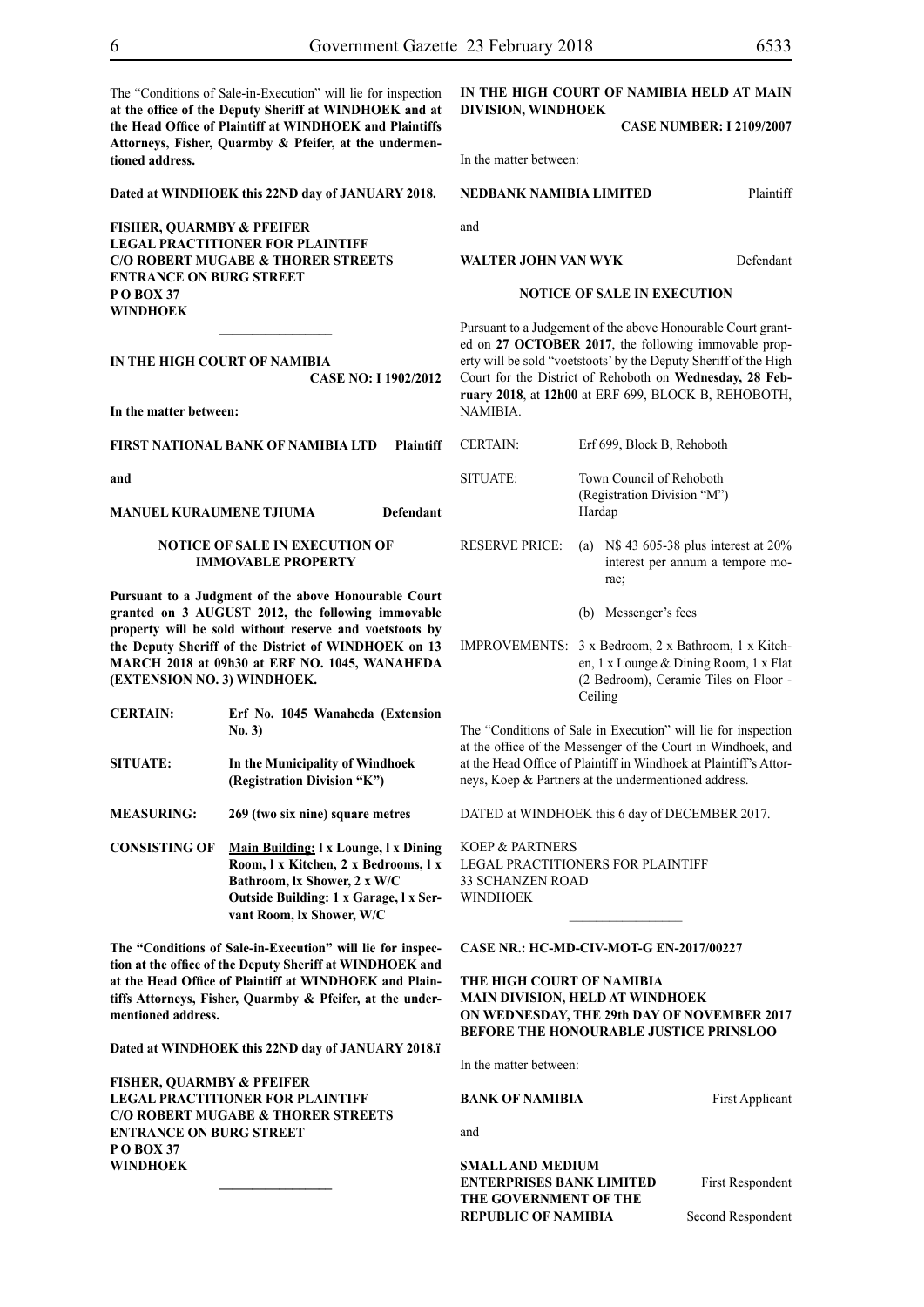| <b>NAMIBIA FINANCING TRUST</b>     |                   |
|------------------------------------|-------------------|
| (PROPRIETARY) LIMITED              | Third Respondent  |
| <b>METROPOLITAN BANK OF</b>        |                   |
| <b>ZIMBABWE LIMITED</b>            | Fourth Respondent |
| <b>WORLD EAGLE PROPERTIES</b>      |                   |
| (PROPRIETARY) LIMITED              | Fifth Respondent  |
| THE MINISTER OF INDUSTRIALIZATION, |                   |
|                                    | <b>TRADE AND</b>  |

**SME DEVELOPMENT** Sixth Respondent **THE MINISTER OF FINANCE** Seventh Respondent

#### **COURT ORDER**

Having heard ADVOCATE OBBES, on behalf of the Applicant and MR. NTINDA, on behalf of the First, Fourth and Fifth Respondents, and MR. HAMUNYELA on behalf of the Second, Third, Sixth and Seventh Respondents, and having read the Application for HCMD-CIV-MOT-GEN-2017700227 and other documents filed of record:

#### **IT IS HEREBY ORDERED THAT:**

- 1. The rule nisi dated 11 July 201 is hereby confirmed
- 2. The First Respondent is hereby placed under a final winding-up order in the hands of the Master of the High Court of Namibia.
- 3. The Fourth Respondents are ordered to pay the costs of opposition, including the cost of one instructing and two instructed counsel.
- 4. Reasons for judgment will be uploaded on E-Justice

#### BY ORDER OF THE COURT

- TO: CHJ VISSER On behalf of the Applicant LorentzAngula Inc (ENSafrica Namibia) 3rd Floor, Unit 4, Ausspannplatz Dr. Agostinho Neto Road WINDHOEK
- AND TO: SISA NAMANDJE & CO. INC. On behalf of 4th & 5th Respondent's Legal Practitioner No. 11 Robert Mugabe Avenue WINDHOEK
- AND TO: OFFICE OF THE GOVERNMENT Nicky Ngula on behalf of 2nd, 3rd, 6th and 7th Respondent 2nd Floor Sanlam Centre Independence Avenue **WINDHOEK**
- AND TO: SMALL & MEDIUM ENTERPRISES BANK LIMITED 1st Respondent 172 Jan Jonker Road WINDHOEK

AND TO: REGISTRAR OF THE HIGH COURT OF NAMIBIA MAIN DIVISION HIGH COURT BUILDING

# **HC-MD-CIV-MOT-EXP-2018/00001**

**IN THE HIGH COURT OF NAMIBIA, MAIN DIVISION, HELD AT WINDHOEK ON FRIDAY, THE 09th DAY OF FEBRUARY 2018 BEFORE THE HONOURABLE JUSTICE MASUKU**

**\_\_\_\_\_\_\_\_\_\_\_\_\_\_\_\_\_**

In the *ex parte* application of:

WINDHOEK

#### **CHRISTIAAN JOHANNES ZAAYMAN** Applicant

and

#### **WILRU INVESTMENTS ONE HUNDRED AND SEVENTY ONE (PTY) LTD** Respondent

#### **COURT ORDER**

Having heard MR. S. DE KLERK, on behalf of the Applicant(s) and having read the Application for HC-MD-CIV-MOT-EXP-2018/00001 and other documents filed of record:

#### **IT IS HEREBY ORDERED THAT:**

- 1 That the Respondent be placed under a provisional order of liquidation in the hands of the Master of the above Honourable Court.
	- 2 That a Rule Nisi be and is hereby issued calling upon all interested parties to show cause (if any), to the above Honourable Court, on a date and time to be determined by the Registrar of the above Honourable Court, why:
	- 2.1 The Applicant should not be awarded a final order of liquidation and place the Respondent's liquidation into the hands of the Master of the above Honourable Court; and
- 2.2 The costs of this application should not be costs in the cause of the Respondent's liquidation.
- 3 That service of the Rule Nisi be effected as follows:
	- 3.1 By serving a copy thereof on the Respondent's principle place of business by the Deputy Sheriff;
	- 3.2 By serving a copy on the Receiver of Revenue by the Deputy Sheriff; and
	- 3.3 Publishing a copy thereof in one edition of the Government Gazette and in The Namibian newspaper.

### **BY ORDER OF THE COURT**

#### REGISTRAR

TO: SUNE DE KLERK On behalf of Applicant Cronje & Co.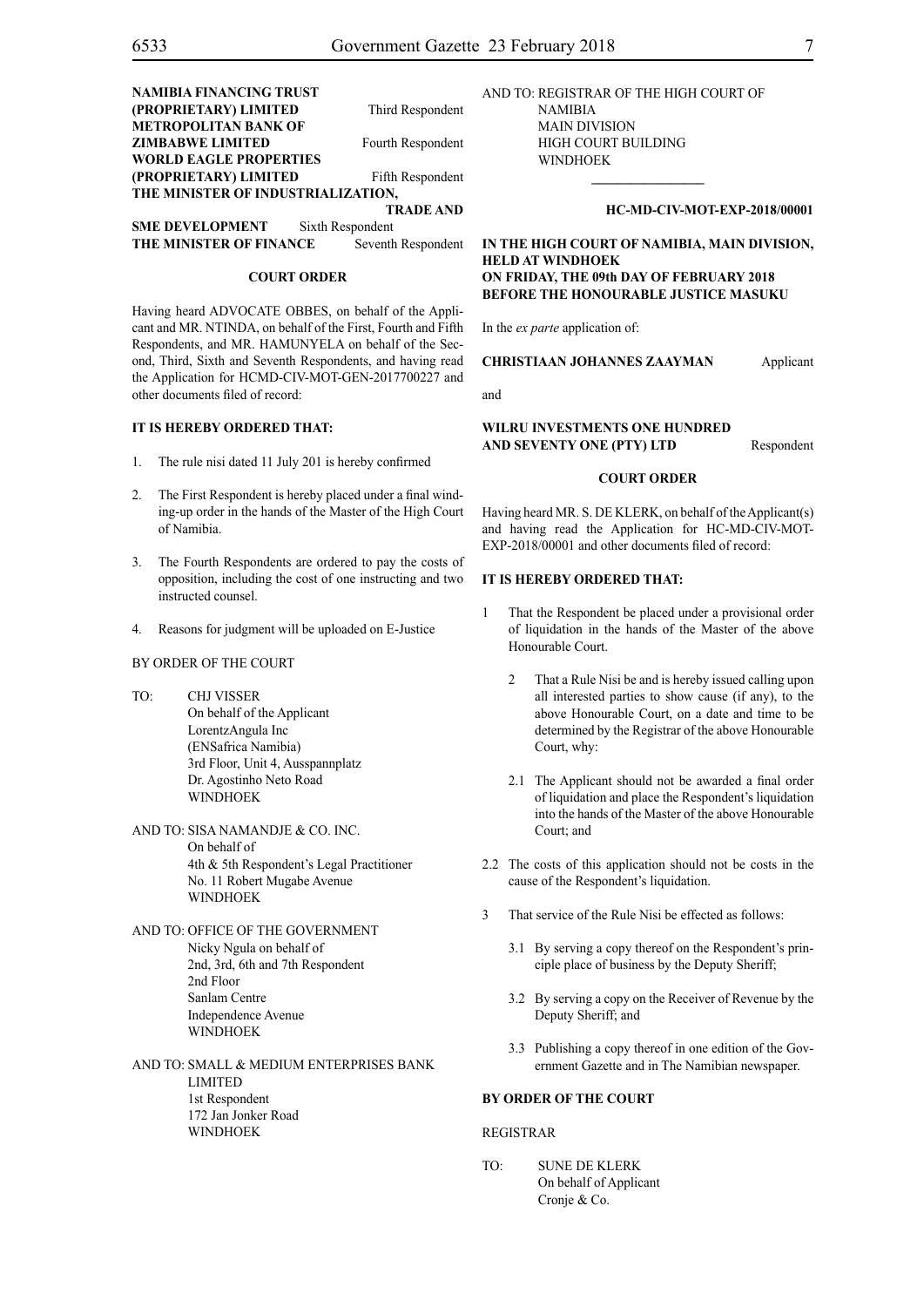1 Charles Cathral Street Olympia Windhoek Namibia

AND TO: Wilru Investments One Hundred and Seventy One (Pty) Ltd Respondent No. 29 Feld Street Windoek Namibia

The Master of the High Court John Meinert Street, Windhoek

#### **THE ALIENS ACT, 1937 NOTICE OF INTENTION OF CHANGE OF SURNAME**

I, **erastus nande josua**, residing at Erf No. 967, Okakarara Street, Havana, Katutura and unemployed intend applying to the Minister of Home Affairs for authority under section 9 of the Aliens Act, 1937, to assume the surname **kalomo** for the reasons that the surname that is on my school document are not the same as the one on my I.D**.**

I previously bore the name **erastus nande josua.**

Any person who objects to my assumption of the said surname of **kalomo** should as soon as may be lodge his or her objection, in writing, with a statement of his or her reasons therefor, with the Magistrate of Windhoek.

**e. n. josua Windhoek NAMIBIA**

#### **THE ALIENS ACT, 1937 NOTICE OF INTENTION OF CHANGE OF SURNAME**

I, **jonathan immanuel**, residing at Erf 2030, Milanda Court, 166 Nelson Mandela Avenue, Eros, Windhoek and unemployed intend applying to the Minister of Home Affairs for authority under section 9 of the Aliens Act, 1937, to assume the surname **HAIHAMBO** for the reasons that **IMMANUEL** is my father's first name**.**

I previously bore the name **jonathan immanuel.**

Any person who objects to my assumption of the said surname of **haihambo** should as soon as may be lodge his or her objection, in writing, with a statement of his or her reasons therefor, with the Magistrate of Windhoek.

**j. immanuel Windhoek NAMIBIA**

# **THE ALIENS ACT, 1937 NOTICE OF INTENTION OF CHANGE OF SURNAME**

I, **toivo natangwe shongolo**, residing at Unit A2, NHE Flats, Ermina Street, Greenwell Matongo and employed as a police officer intend applying to the Minister of Home Affairs for authority under section 9 of the Aliens Act, 1937, to assume the surname **rooi-shongolo** for the reasons that the minor child to assume both surnames of the parents**.**

I previously bore the name **ETUMA IMANY ROOI.** 

Any person who objects to my assumption of the said surname of **rooi-shongolo** should as soon as may be lodge his or her objection, in writing, with a statement of his or her reasons therefor, with the Magistrate of Windhoek.

**t. n. shongolo Windhoek NAMIBIA**

#### **THE ALIENS ACT, 1937 NOTICE OF INTENTION OF CHANGE OF SURNAME**

 $\overline{\phantom{a}}$  , where  $\overline{\phantom{a}}$ 

I, **paulina shooYoye nambuli**, residing at Erf 856/143 Omulunga Street, Hakahana and a business women intend applying to the Minister of Home Affairs for authority under section 9 of the Aliens Act, 1937, to assume the surname **NGHIFINDAKA** for the reasons that I would like to assume my biological father's surname**.**

I previously bore the name **paulina shooYoye nambuli.**

Any person who objects to my assumption of the said surname of **nghifindaka** should as soon as may be lodge his or her objection, in writing, with a statement of his or her reasons therefor, with the Magistrate of Windhoek.

#### **THE ALIENS ACT, 1937 NOTICE OF INTENTION OF CHANGE OF SURNAME**

I, **NDINELAGO JOSEF**, residing at Goreangab Dam, Extention 3, Green Mountain Road and unemployed, intend applying to the Minister of Home Affairs for authority under section 9 of the Aliens Act, 1937, to assume the surname **SHIGWEDHA** for the reasons that my current surname is my father's name, I want to use my father's surname **SHIGWEDHA** as my surname and not **JOSEF** and add name **HAMBELDA**.

I previously bore the name **NDINELAGO JOSEF.** 

Any person who objects to my assumption of the said surname of **shigwedha** should as soon as may be lodge his or her objection, in writing, with a statement of his or her reasons therefor, with the Magistrate of Windhoek.

**n. josef windhoek NAMIBIA**

## **THE ALIENS ACT, 1937 NOTICE OF INTENTION OF CHANGE OF SURNAME**

 $\frac{1}{2}$ 

I, **NDUMBA JONAS KALIMBWE**, and unemployed, intend applying to the Minister of Home Affairs for authority under

# **p. s. nambuli Windhoek NAMIBIA**